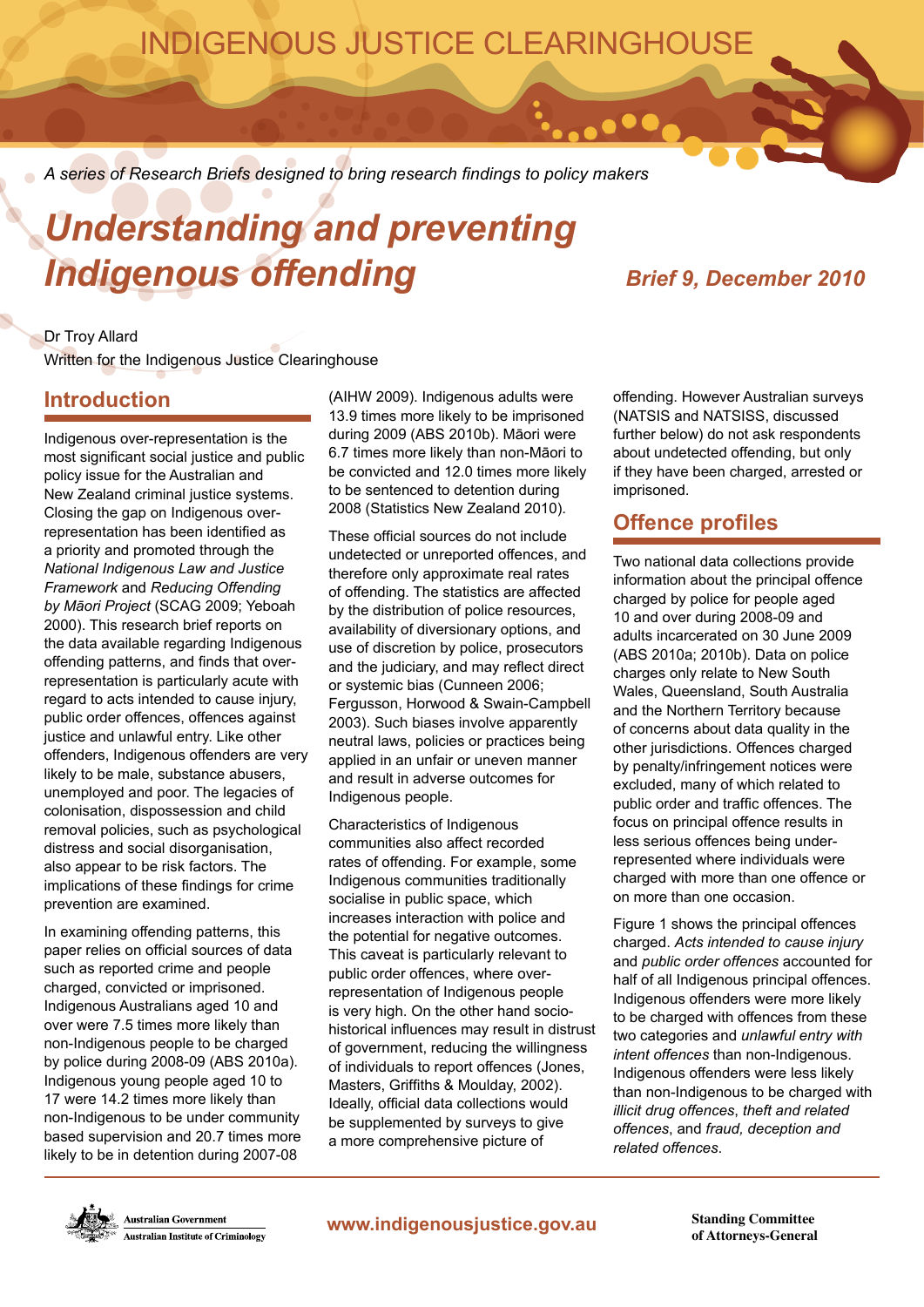





Figure 2: Principal offences of Australian prisoners, 2009 (ABS 2010b).

The offence profile based on police charges is mirrored by adult incarceration statistics, although the latter naturally reflect more serious offences. The principal offences for which people were incarcerated on 30 June 2009 are shown in Figure 2. One third (32.0%) of Indigenous prisoners were incarcerated for *acts intended to cause injury*. Consistent with police charges, higher proportions of Indigenous than non-Indigenous prisoners recorded *acts intended to cause injury* and *unlawful entry with intent* offences. Indigenous prisoners were more likely than non-Indigenous to be incarcerated for *offences against*  *justice,* which includes breaches of existing orders such as bail, probation and parole, and *traffic offences*. Lower proportions of Indigenous than non-Indigenous prisoners had *illicit drug offences, fraud, deception and related offences, homicide and related offences* and *sexual assault and related offences*.

Proportions of Indigenous and non-Indigenous people charged and incarcerated for offences do not take into account different populations in the community. Figure 3 shows rates of Indigenous over-representation for principal offences charged by police in the four jurisdictions during 200809 and in prison nationally on 30 June 2009. The rates of Indigenous overrepresentation for offences charged are not age standardised while rates for offences incarcerated are age standardised. Age standardisation takes into account the different age profiles of the Indigenous and non-Indigenous populations. That is, adjustments are made to account for the younger age of the Indigenous population because young people are more likely to offend. Information was not available about over-representation for traffic offences charged by police, because Indigenous status was not routinely collected for offences charged by penalty/ infringement notice. Indigenous people were more likely to be charged with and incarcerated for all offence types. Indigenous over-representation in charge and incarceration statistics were particularly problematic for *acts intended to cause injury* (10.4 and 30.0 times); *unlawful entry with intent* (18.8 and 15.7 times); *public order offences* (21.5 and 9.2 times); *offences against justice* (20.9 and 7.6 times); *dangerous and negligent acts* (19.0 and 8.5 times); and *robbery extortion and related offences* (12.6 and 10.3 times).

In New Zealand in 2008, Māori were over-represented in convictions for violent and property offences and were more likely to be sentenced to detention for violent offences (Figure 4). Differences also existed between Māori and non-Māori in the proportions sentenced to detention for traffic and justice offences, with Māori more likely than non-Māori to be sentenced to detention for traffic offences and less likely for justice offences.

## **Demographic characteristics of offenders**

Most offenders, whether Indigenous or non-Indigenous, are male: 92% of Indigenous prisoners in Australia on 30 June 2009, and 82% of Indigenous juveniles under supervision during 2007-08 were male (ABS 2009; AIHW 2009). Over-representation rates for Indigenous women and girls are much higher. While Indigenous men in New South Wales, South Australia and the Northern Territory were 5.8, 9.5 and 8.7 times more likely than non-Indigenous men to be proceeded against by police,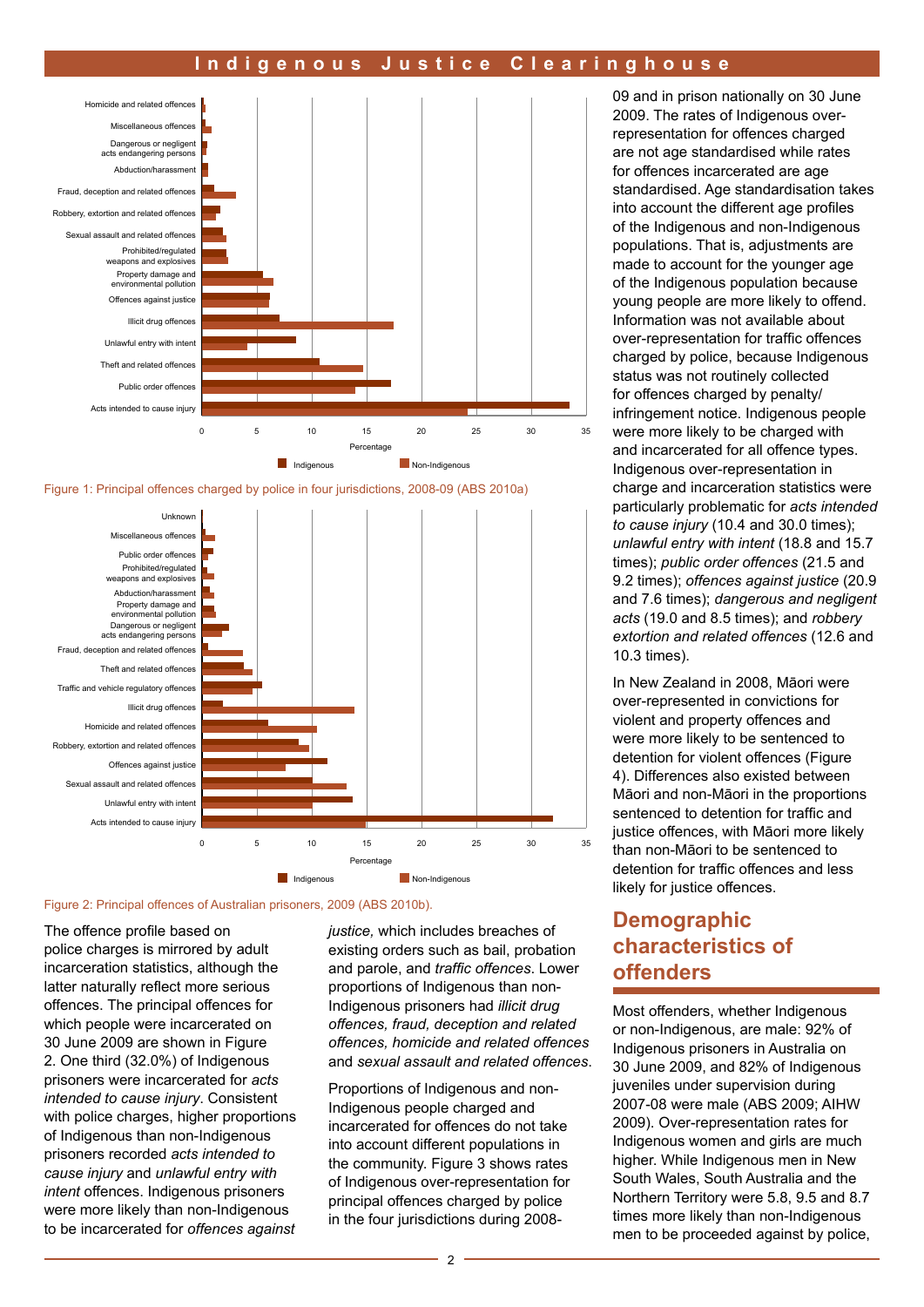





Figure 4: Principal offences resulting in a conviction and sentenced to detention, 2008 (Statistics New Zealand 2010)

the figures for women were 9.3, 16.3 and 11.2. In 2007-08, Indigenous women accounted for 29% of women in prison, compared with 24% of men (Bartels 2010). Indigenous females accounted for 47% of all female youth under community supervision in Australia, while 38% of all male youth were Indigenous (Richards 2009). In New Zealand, Māori made up 12.5% of the population but 50% of those in prison, and Māori women were 60%

of the female prison population (NZ Department of Corrections 2007).

Within Australia, Indigenous offenders first have contact with the criminal justice system at younger ages than their non-Indigenous counterparts (Allard et al 2010; Skrzypiec, Wundersitz & Castle 2005). Indigenous people in criminal justice system populations are also younger than non-Indigenous people. While half of all offenders charged with

an offence during 2008-09 were aged 10-24 years, Indigenous offenders were almost twice as likely as non-Indigenous offenders to be aged 10-14 years (9.8% v 5.6%; ABS 2010a). During 2007-08, Indigenous youth on community based orders were 3.8 times more likely than non-Indigenous youth to be aged 10 to 12 (5.3% v 1.4%) while Indigenous youth in detention were 3.0 times more likely than non-Indigenous youth to be aged 10 to 12 (6.0% v 2.0%; AIHW 2009). During 2009, Indigenous adult prisoners were on average four years younger than non-Indigenous (*M*=32.1 years, *M*=36.4 years), with Indigenous males and females particularly overrepresented in 18-29 age groups (ABS 2010b). In New Zealand, there were no differences in the age profiles of Māori and non-Māori offenders convicted or sentenced to detention during 2008 (Statistics New Zealand 2010).

### **Recidivism**

Studies focused on particular jurisdictions indicate that after initial contact with the justice system, Indigenous offenders are more likely than non-Indigenous offenders to have additional contact, have higher rates or more frequent levels of contact, and for shorter periods of time to elapse before additional contact (Allard et al 2010; Chen et al 2005; Skrzypiec, Wundersitz & Castle 2005). Indigenous offenders in four Australian jurisdictions during 2008- 09 were more likely to have multiple contacts and were twice as likely as non-Indigenous offenders to be charged on more than one occasion (46.7% v 18.2%). Almost one tenth (8.6%) of Indigenous offenders were charged on five or more occasions compared with 3.3% of non-Indigenous (ABS 2010a). Indigenous youth were 1.2 times as likely as non-Indigenous youth to have more than one (48.3% vs 38.6%) or five or more (6.3% vs 5.2%) receptions to a detention centre in 2007-08 (AIHW 2009). During 2009, about threequarters (74.4%) of adult Indigenous prisoners had served a previous period of incarceration compared with half (49.9%) of non-Indigenous prisoners (ABS 2010b). Australian and New Zealand research focused on recontact or reimprisonment of parolees also indicate higher recidivism rates, with Indigenous parolees 1.2 to 1.8 times more likely to have recontact for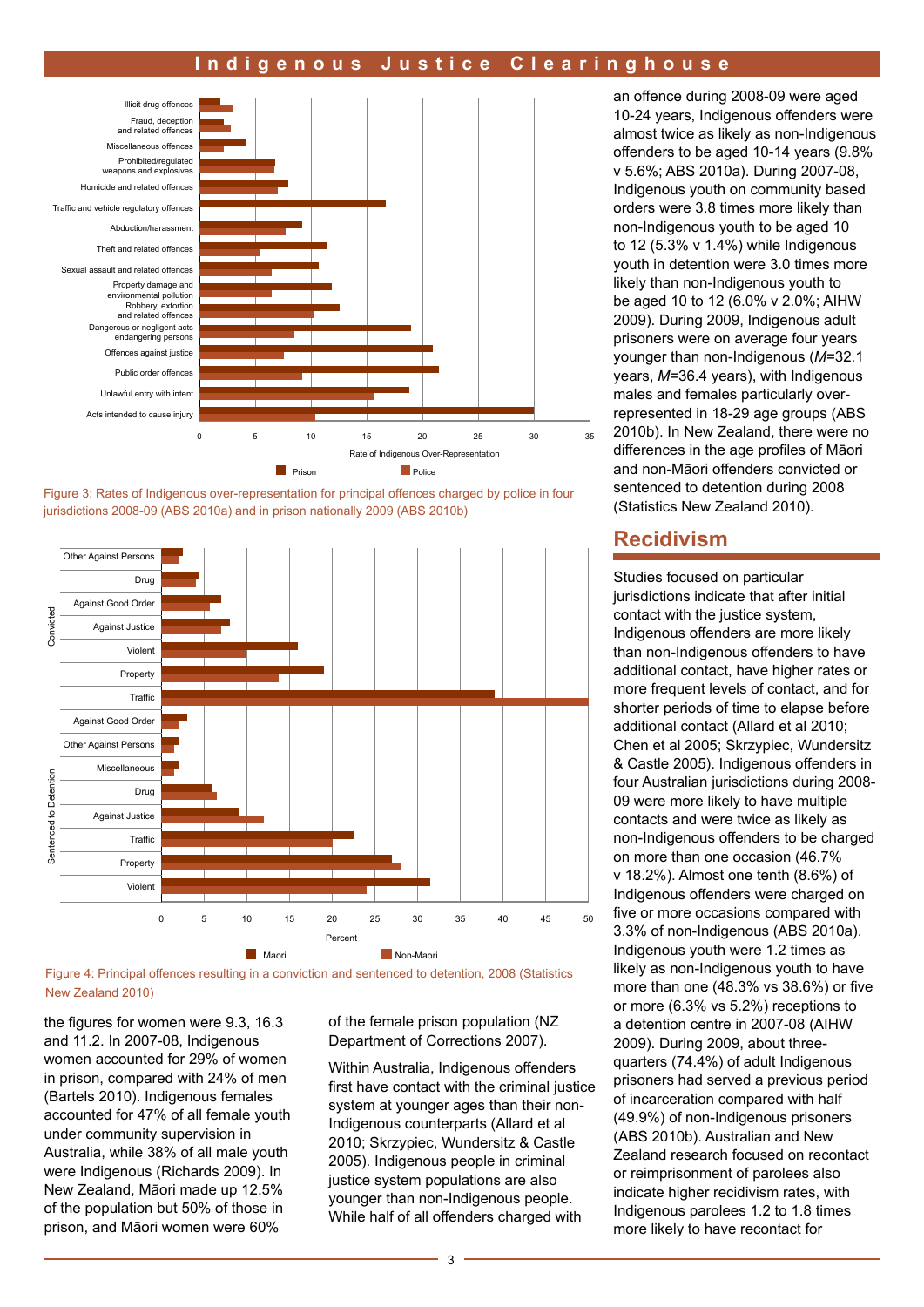offences within two years than non-Indigenous parolees (Holland, Pointon & Ross 2007; Jones et al 2006; Nadesu 2009).

## **Risk factors for offending**

Three Australian studies have assessed how Indigenous people who are charged and arrested are different from Indigenous people who are not. This research has been based on analyses of data from two population surveys: NATSIS and NATSISS (ABS 1994, 2004). The first survey was conducted with 10,235 Indigenous people aged 13 years or older while the second survey was limited to 9,359 Indigenous people aged 15 years or older (ABS 1994, 2004). The surveys collected data on a wide range of socioeconomic, health, welfare, housing and other characteristics, which have been used to explore the correlates of being charged or arrested and frequency of arrest during the preceding five years as well as whether ever imprisoned. The strongest predictors of self-reported contact with the justice system were being male and substance abuse (Hunter 2001; Weatherburn, Snowball & Hunter 2006, 2008). High-risk alcohol consumers were 2.6 times more likely to be charged than people who were not (Weatherburn, Snowball & Hunter 2006). Other risk factors included: unemployment, having been physically attacked or verbally threatened, aged 18 to 24 rather than in older age groups, failing to complete year 12, welfare dependence or experiencing financial stress, living in a crowded household, being a member of the stolen generation, lack of social involvement and residing in a sole-parent family (Hunter 2001; Weatherburn, Snowball & Hunter 2006, 2008). Importantly, these associations hold after controlling for the influence of other demographic and socioeconomic factors (Weatherburn, Snowball & Hunter 2008).

The results of the studies summarised above indicate that risk factors for Indigenous offending in Australia are largely similar to those for the wider population: being young, male, low socio-economic status, poor education, unemployment, substance use (Weatherburn 2001). The higher incidence of these risk factors in Indigenous populations may explain

much of the high rates of offending.

On the other hand, a New Zealand study found that family circumstances and parenting behaviours were more important than socio-economic status in predicting offending. A longitudinal study of more than 1000 people born in Christchurch in 1977 revealed that Māori appeared to be involved in violent offending at two to three times the rate of non- Māori. However when controls were introduced for family circumstances (including parental alcohol abuse and offending) and parenting behaviours (use of punishment and level of care), ethnicity no longer functioned as a significant explanatory variable (New Zealand. Department of Corrections 2007).

It has been suggested that risk factors specific to Indigenous people might include forced removals, dependence on government, and racism (Homel, Lincoln and Herd 1999). The NATSISS found that 8% of the adult population had been taken away from their family and one third had a relative removed. Dodson & Hunter's (2006) examination of NATSISS data shows that having a family member taken is strongly correlated with arrest and incarceration. The intergenerational effect is evident, as children were three times more likely to be removed from their families if their parent had been removed. The Western Australian Aboriginal Child Health Survey (Zubrick et al 2005) also found that forced removal is an independent risk factor: Aboriginal carers who were forcibly separated from their natural family were almost twice as likely to have been arrested and charged with an offence at some time. The children of those separated were twice as likely to be at high risk of behavioural difficulties and had levels of alcohol and drugs use that were twice as high as those whose carers were not forcibly separated from their family. Fiona Stanley of the Telethon Institute for Child Health Research argues that forced removal of Aboriginal people is "the single most important antecedent factor in the many causal pathways into today's poor outcomes" (Stanley 2008 cited in Crime and Misconduct Commission 2009).

There is some evidence from New Zealand indicating that an insecure cultural identity can be a risk factor for crime. Marie, Fergusson & Boden (2009) examined differences in offending rates between people who identified their ethnic identity as Māori only, Māori and another ethnic identity and non-Māori. After controlling for the impact of socioeconomic status, family functioning and personal adjustment, no differences were found in offending rates between sole-Māori and non-Māori but Māori/ other were found to have higher rates of offending. This finding suggests that having an insecure cultural identity is related to increased offending and highlights the potential protective function that having an 'uncompromised' cultural identity may have for reducing offending by minority groups.

## **Understanding violence**

Identifying risk factors is not the same as identifying the causes of offending (Weatherburn, Snowball and Boyd Hunter 2008). A number of major reports have attempted to go beyond statistical correlation to identify the reasons Indigenous people commit more offences, particularly violent offences. Memmott et al's (2000) report on violence suggested that the underlying factors were violent dispossession, removal, the disempowerment of elders (by the imposition of mission authorities), leading to hopelessness, helplessness, despair and rage. In addition, situational factors such as the use of alcohol, intertribal conflict and family feuds, unemployment and boredom, and tolerant attitudes towards violence, also contribute to the high use of violence. This report noted that some violent behaviour, such as fighting and payback, has its origins in traditional culture, but when transferred into vastly different circumstances and without traditional controls, becomes dysfunctional.

Since Memmott et al (2000), five Australian governments have published reports exploring the reasons for high rates of violence against women and children: Aboriginal Child Sexual Assault Taskforce 2006 (NSW), Northern Territory Board of Inquiry 2007, Aboriginal and Torres Strait Islanders Women's Task Force on Violence Report 2000 (Qld), Victorian Indigenous Family Violence Task Force 2003, Gordon, Hallahan, Henry 2002 (WA). Most identified the same causal elements as Memmot. For example, in the New South Wales report, the authors identified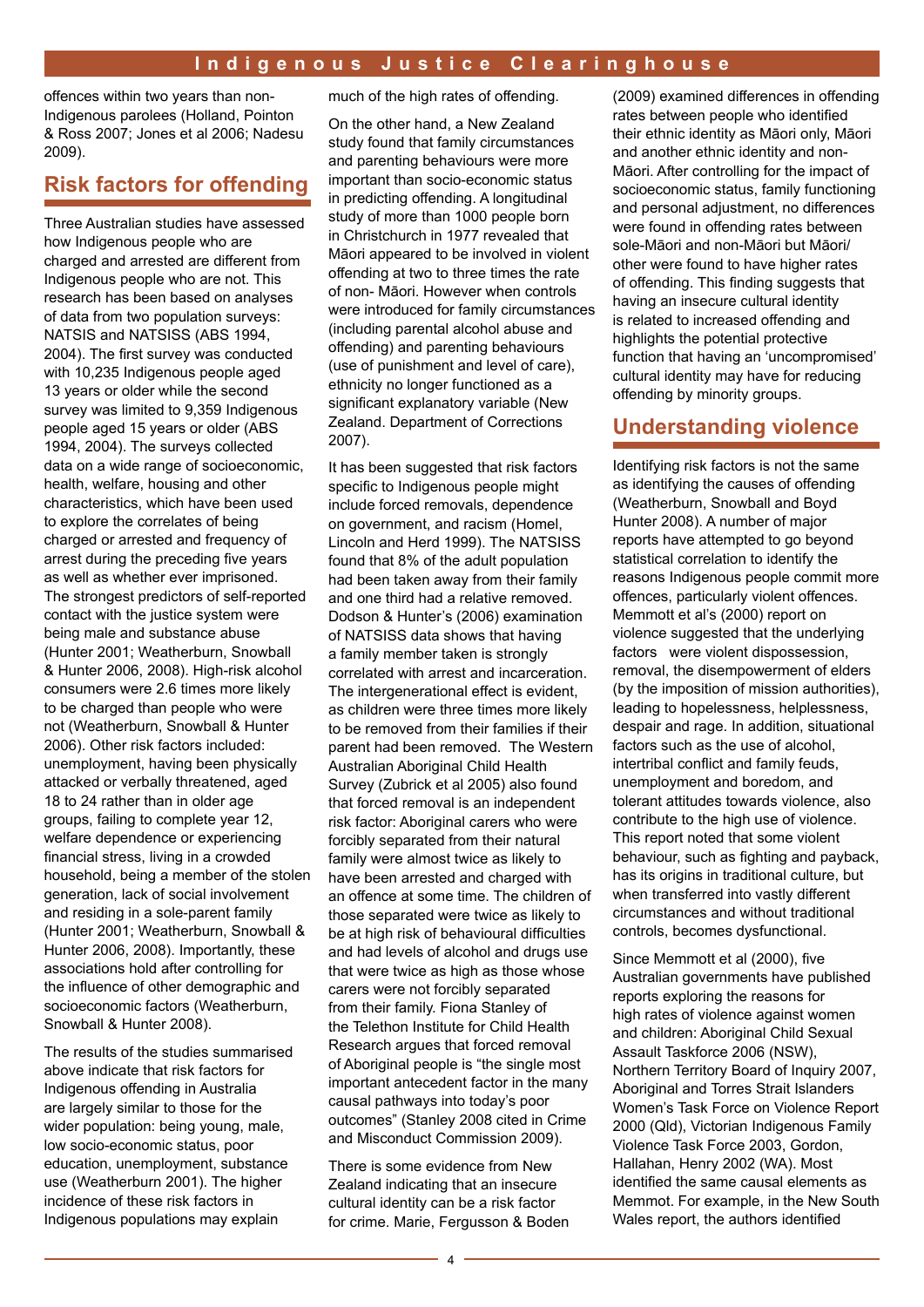the trauma and grief consequent to colonisation, dispossession and the stolen generation, as well as substance abuse, social and economic disadvantage, the normalisation of violence, and social breakdown as reasons for high rates of child sexual assault. The Queensland report places particular stress on transgenerational trauma as both a cause and effect of violence. The Queensland Crime and Misconduct Commission's 2009 report on crime prevention in Queensland's Indigenous communities also noted the existence of high levels of known risk factors for violence in Indigenous communities: low income and employment, poor school attendance and high alcohol consumption. However this report suggests that "perhaps the most significant" risk factor is poor parenting. Policies of child removal and institutionalisation have severely damaged the parenting capacity of many Indigenous people. Many parents are further incapacitated by their poor health, substance abuse and by imprisonment. Poor parenting is a very significant risk factor for offending (Weatherburn 1998).

Of great concern is the identification of an intergenerational cycle of abuse and violence. Indigenous children frequently witness or experience violence, which is normalised and increases the risk that they themselves will use violence (Mazerolle & Legosz 2007; Willis & Moore 2008). Alarmingly, a survey of 480 Queensland offenders, including 98 Indigenous offenders found that child sexual assault is a very significant risk factor for involvement in the criminal justice system (Mazerolle & Legosz 2007).

Some commentators have suggested that alcohol abuse is not only a response to trauma and grief, but an independent causal element for offending (Pearson 2001, Weatherburn 2006). Research indicates that alcohol has a significant role in many offences, with Indigenous people 1.5 to 3.8 times more likely to be under the influence at the time of the offence (Johnson 2004; Payne & Dearden 2009; Putt, Payne & Milner 2005). Most of the government reports referred to above noted that Aboriginal people made urgent submissions seeking restrictions on the supply of alcohol, as well as rehabilitation services for addicts.

## **Gaps in knowledge about Indigenous offending**

While there is increasing availability of information about Indigenous offending from Australian data collections, information is not available relating to contacts that Indigenous people have with police in all jurisdictions and there is no information about contacts that Indigenous people have with courts. There is limited information about the offending profiles of youth and adults on community based orders or youth in detention. Statistics New Zealand has an impressive range of data that can be used to assess Māori contact with the justice system, but information about police contact is recorded as apprehensions rather than individuals and there is an absence of data about detention and corrections populations. While recognising the many data quality issues, particularly related to Indigenous identification and the need for data linkages to create individual level data from incident or event level data, increased availability of information is essential to provide a national and fine-grained profile of the contacts that Indigenous people have with the justice system. Data should facilitate exploration of the demographic and spatial distribution of offending to assist targeting of crime prevention initiatives. Additionally, there is a need to ensure that criminal justice data is available about populations diverted from formal processing to facilitate improved understanding about the use and efficacy of programs.

There is also a lack of information about self-reported offending, particularly in Australia. The Christchurch Health and Development Study highlighted important differences between Māori and non-Māori in officially recorded conviction rates and self-reported delinquency (Fergusson, Horwood & Swain-Campbell 2003). Indigenous offending patterns in Australia can only be understood if similar information is collected, but this would involve costly community samples or birth cohort studies. While the NATSIS and NATSISS collected information about self-reported arrests and imprisonment, as well as a range of socioeconomic characteristics, the ability of information from these surveys to improve understanding about Indigenous offending is constrained, for reasons discussed below.

The samples were limited to people aged 13 and over (NATSIS) or 15 and over (NATSISS) which does not permit exploration of offending by young people. In asking respondents to recall whether they had been arrested within the preceeding five years or ever incarcerated, the surveys did not assess offending that was undetected or did not result in arrest or imprisonment. The cross-sectional design does not facilitate understanding of risk and resilience factors and how these relate to the development of offending over time. Longitudinal research is necessary to explore what occurs at crucial developmental phases, including how life events, economic, social, environmental and family factors impact on interactions with the justice system and offending trajectories (Dodson & Hunter 2006). Longitudinal research could also reveal how offending develops over time, including whether there are "gateway" offences (that serve as entry points to more serious offending) and whether offending becomes more serious.

A further constraint of NATSIS and NATSISS is that there was no non-Indigenous comparison group. A comparison group is necessary to understand differences between the two population groups, to identify the origins of Indigenous disadvantage and the inter-dependencies between socioeconomic conditions and offending (Hunter 2001).

## **Crime prevention implications**

The data discussed in this paper has revealed that Indigenous offenders are particularly over-represented in acts intended to cause injury, public order offences, offences against justice and unlawful entry. It has also revealed that Indigenous offenders are younger than non-Indigenous offenders, have their first contact with the justice system at a younger age, and are more likely to be repeat offenders. High risk alcohol consumption is a significant risk factor, as is socioeconomic disadvantage. Risk factors around dispossession, colonisation and child removal are more difficult to measure, but are thought to have contributed to social disorganisation and an intergenerational cycle of violence. The development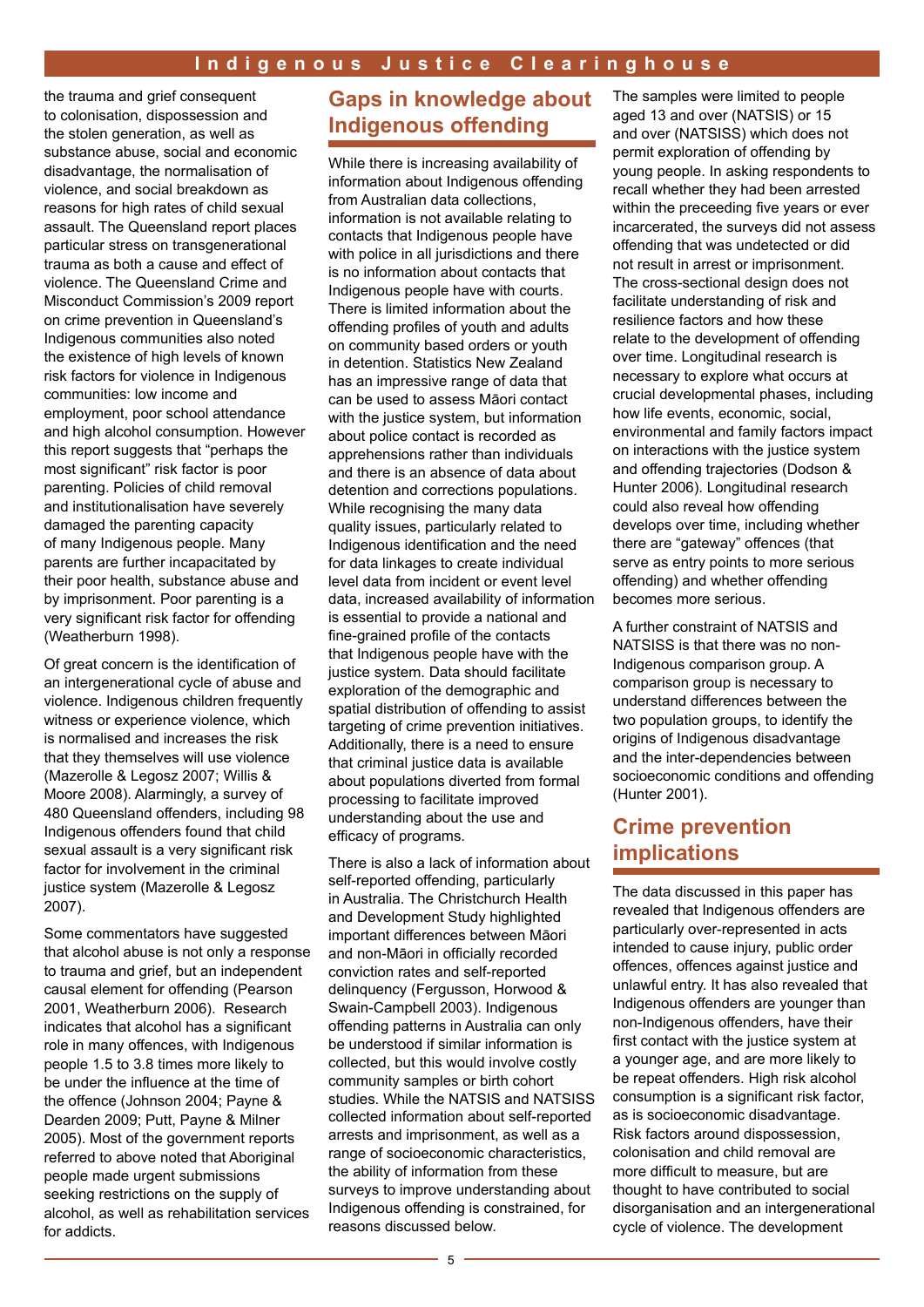and implementation of appropriate crime prevention programs to reduce Indigenous offending should be based on offending profiles and risk factors appropriate and relevant to offending by Indigenous peoples. While surprisingly few studies have explored factors that precipitate or sustain offending by Indigenous people, available evidence suggests that a multi-faceted strategy is required, addressing broader socioeconomic inequalities and incorporating community-level and criminal justice system responses.

#### Community-level responses

Improving access to and completion of formal educational qualifications, reducing unemployment, financial stress, welfare dependence and crowded housing should reduce Indigenous offending. While some socioeconomic indicators suggest improvement in conditions, Indigenous Australians remain seriously disadvantaged (SCRGSP 2009). It is beyond the scope of this article to review programs, but there are a range of communitybased programs aimed at improving school attendance and performance, improving literacy and numeracy skills and providing apprenticeships resulting in employment (Cunneen 2001; Senate Select Committee 2009).

As alcohol abuse is strongly related to arrest, policy should aim to reduce alcohol consumption in Indigenous communities and provide adequate rehabilitation and support services (Hunter 2001; Senate Select Committee 2009). One approach, which has proved successful, assists Indigenous people to restrict the sale and distribution of alcohol (Senate Select Committee 2009; D'Abbs & Togni 2000). Evidence before Parliament regarding the Fitzroy Crossing and Halls Creek alcohol restrictions indicates that reducing access to alcohol also reduces community violence (Senate Select Committee 2009). Other communitybased approaches aimed at reducing violence include community justice groups, night patrols, men's, women's and elders' support groups, women's shelters and alternative dispute resolution services (Cunneen 2001).

Given that Indigenous people have contact with the justice system at a younger age and are more likely to have sustained contact, early intervention

programs are appropriate (Dodson & Hunter 2006; Weston & Gray 2006). These programs promote positive youth development and prevent antisocial behaviour by intervening with at risk children and targeting risk and protective factors through parental training, home visiting, day-care/pre-school and home/ community interventions (Farrington & Welsh 2003). While family and social factors are not readily amenable to policy intervention, early intervention programs have proved cost-effective for reducing offending by non-Indigenous populations (Aos, Miller & Drake 2006; Farrington & Welsh 2003). Where such programs include Indigenous youth, it is essential that they are culturally appropriate and Indigenous people are engaged and have control over how services are provided (Dodson & Hunter 2006).

#### Criminal justice system responses

The high rate of over-representation for public order offences suggests that changes to legislation, police and court practices may be necessary to avoid a disproportionate impact on Indigenous people. Policing public order offences is highly discretionary, influenced by the history of antipathy between police and some Indigenous communities as well as poor police practices such as over-policing. It has been suggested that several strategies are required, including legislative change to reduce the inequitable impact that police move-on powers have on disadvantaged people, improved training for police focused on how to engage with Indigenous people, and targets to reduce over-representation (QCOSS 2009). Offences against justice procedures include breaches of court orders which could be reduced by making the original orders more flexible, to accommodate for the circumstances of disadvantaged people (QCOSS 2009; Senate Select Committee 2009). Recent studies (Snowball and Weatherburn 2007, Jeffries and Bond 2009, Bond and Jeffries 2009) do not indicate that racial bias in sentencing plays a significant role in the over-representation of Indigenous people in prison, but increased penalties across the board may be having a particularly heavy impact on Indigenous people (Fitzgerald 2009).

There is also a need to ensure accessible diversion programs, particularly for young offenders in remote areas and offenders with substance abuse problems or unstable housing arrangements (Joudo 2008). While diversion programs in Australia have traditionally removed young offenders from the justice system, several programs involve referral to services by justice system practitioners to address identified needs. Such programs have reduced offending overseas and should be beneficial given that many Indigenous offenders have contact with the system at a young age (Aos, Miller & Drake 2006). Programs aimed at diverting offenders with substance abuse problems into education and treatment should also reduce Indigenous offending given the strong relationship found between alcohol abuse and offending (Joudo 2008; Stokes 2009). However diversion programs for offenders with substance abuse problems must acknowledge the reality that many offenders will have multiple charges, previous criminal convictions, co-existing mental illness and be convicted of serious violent offences (Snowball & Weatherburn 2007).

Agencies responsible for the supervision of offenders should ensure adequate access to programs for disadvantaged offenders. Such programs include vocational and educational training, prison employment or work camps related to post-release employment, and supportive housing programs (Senate Select Committee 2009; QCOSS 2009). Culturally appropriate and accessible rehabilitation programs targeting substance abuse, family violence, anger management and sex offenders as well as provision of mental health services should also reduce offending by Indigenous people. Given the relationship between cultural identity or stolen generation and offending, programs such as therapeutic mental health programs to reconnect Indigenous people to culture, identity and country should also reduce offending (PSRG 2009; Senate Select Committee 2009). These rehabilitation programs are most effective at reducing offending when a culturally relevant, holistic approach is adopted, targeting the multiple needs of high risk offenders (Jones et al 2002).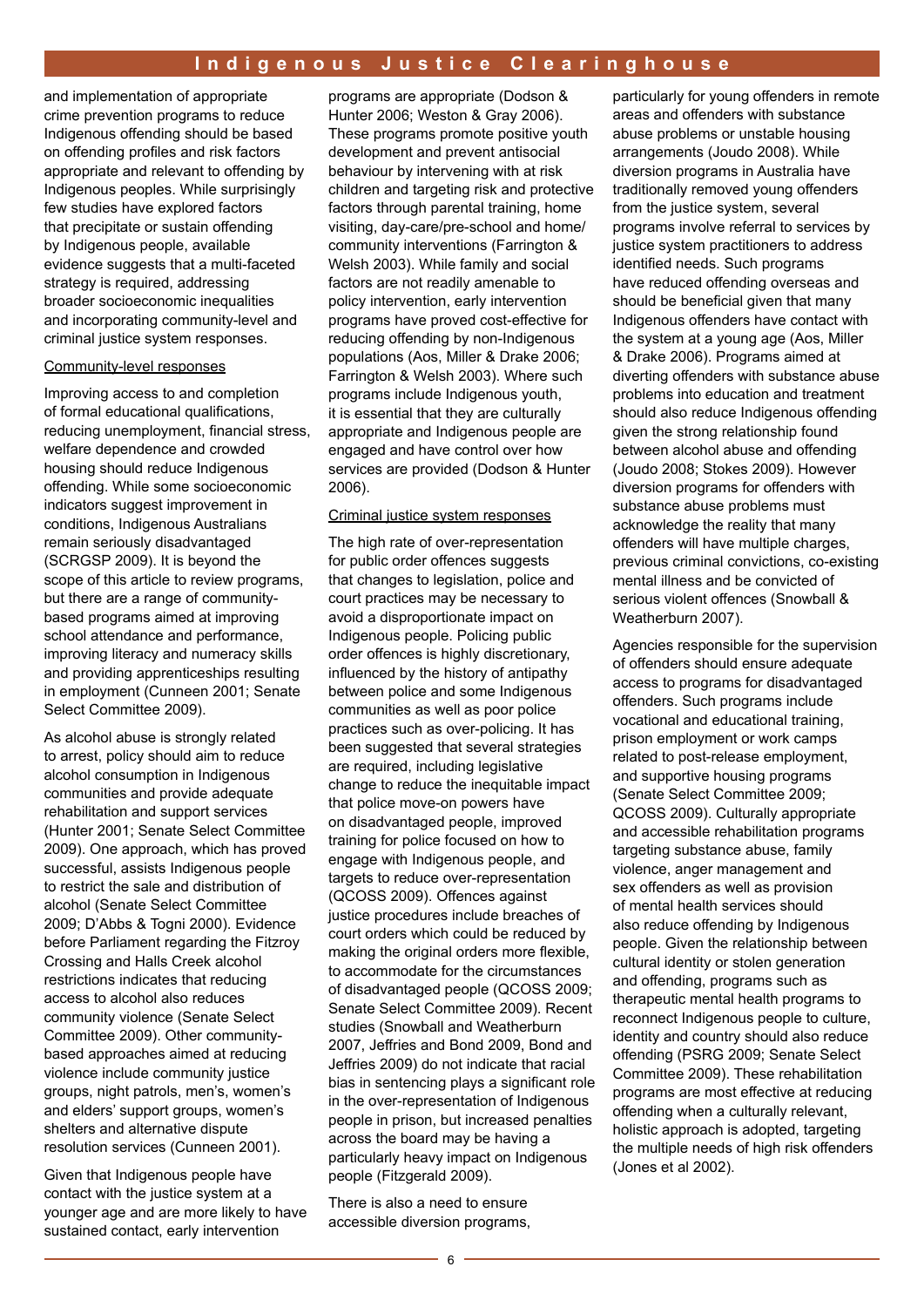#### **Conclusion**

It would be useful to have further information about self-reported offending. However the data now available is sufficient to conclude that Indigenous offenders typically have contact with the justice system for violent, public order or property related offences and there is some disparity between Indigenous and non-Indigenous people incarcerated for traffic offences and offences against justice procedures. Indigenous offenders are typically male and are more likely to have sustained contact with the justice system from younger ages. Evidence suggests that Indigenous offending is related to socioeconomic conditions and community-level risk factors including alcohol abuse and violence.

Similarly, further information concerning risk and resilience factors on Indigenous offending trajectories would helpfully inform crime prevention efforts, but the evidence available is sufficient to conclude that crime prevention efforts will need to include measures to address socioeconomic inequalities, community level responses such as alcohol restrictions and early intervention programs, and individual focused programs to prevent reoffending. Investment in evaluation is required to identify which programs work, and effective programs should be resourced adequately. The criminal justice system should be continually scrutinised to eliminate direct or systemic discrimination and to ensure that imprisonment is used as a last resort. Finally, justice agencies need to work closely with Indigenous communities in planning and delivering crime prevention activities.

#### **References**

Aboriginal and Torres Strait Islander Women's Task Force on Violence 1999. *Aboriginal and Torres Strait Islander Women's Task Force on Violence Report* Queensland Government http://www.women.qld.gov.au/resources/ indigenous/documents/atsi-violence-report. pdf

Aboriginal Child Sexual Assault Taskforce 2006 *Breaking the Silence* NSW Attorney General's Department http://www.lawlink.nsw. gov.au/acsat

ABS (Australian Bureau of Statistics) 2010a. *Recorded crime, offenders 2008-2009.* http://www.abs.gov.au/ausstats/abs@.nsf/ cat/4519.0

ABS (Australian Bureau of Statistics) 2010b. *Prisoners in Australia 2009.* http://www.abs. gov.au/ausstats/abs@.nsf/cat/4517.0

ABS (Australian Bureau of Statistics) 2009a. *Recorded crime, offenders, selected states and territories 2007-2008.* http://www.abs. gov.au/ausstats/abs@.nsf/cat/4512.0

ABS (Australian Bureau of Statistics) 2004. *National Aboriginal and Torres Strait Islander social survey, 2002.* http://www.abs.gov.au/ ausstats/abs@.nsf/cat/4714.0

ABS (Australian Bureau of Statistics) 1994. *National Aboriginal and Torres Strait Islander survey 1994.* http://www.abs.gov.au/ausstats/ abs@.nsf/cat/4190.0

ABS / AIHW 2008. The health and welfare of Australia's Aboriginal and Torres Strait Islander peoples 2008. http://www.abs.gov. au/ausstats/abs@.nsf/cat/4704.0

AIHW (Australian Institute for Health and Welfare) 2009. *Juvenile justice in Australia, 2007-2008.* http://www.aihw.gov.au/ publications/index.cfm/title/10853

Allard T et al 2010. *The use and impact of police diversion for reducing Indigenous overrepresentation.* Brisbane: Griffith University. http://www.criminologyresearchcouncil.gov. au/reports/15-0708.pdf

Aos S, Mille M & Drake E 2006. *Evidencebased public policy options to reduce future prison construction, criminal justice costs, and crime rates*. Olympia WA: Washington State Institute for Public Policy. http://www. wsipp.wa.gov/rptfiles/06-10-1201.pdf

Bartels L 2010. *Indigenous women's offending patterns: a literature review.*  Research and public policy series no. 107. Canberra: AIC. http://www.aic.gov.au/ publications/current%20series/rpp/100-120/ rpp107.aspx

Bond C & Jeffries S 2009. Sentencing Indigenous and non-Indigenous women in Western Australia's higher courts. *Psychiatry, Psychology and Law* 14 September 2009 (iFirst) 1

Chen S, Matruglio, T Weatherburn D & Hua J 2005. *The transition from juvenile to adult criminal careers.* Bureau of Crime Statistics and Research bulletin no. 86. http://www. agd.nsw.gov.au/lawlink/bocsar/ll\_bocsar.nsf/ vwFiles/CJB86.pdf/\$file/CJB86.pdf

Crime and Misconduct Commission 2009. *Restoring order. Crime prevention, policing and local justice in Queensland's Indigenous communities* CMC Queensland http://www. cmc.qld.gov.au/data/portal/00000005/ content/91319001258594901012.pdf

Cunneen C 2006. Racism, discrimination and the over-representation of Indigenous people in the criminal justice system: some conceptual and explanatory issues. *Current issues in criminal justice* 17: 329-346

Cunneen C 2001. *The impact of crime prevention on Aboriginal communities.* Sydney: Institute of Criminology, University of Sydney

D'Abbs P & Togni S 2000. Liquor licensing and community action in regional and remote Australia: a review of recent initiatives. *Australia and New Zealand journal of public health* 24: 45-53

Dodson M & Hunter B 2006. Selected crime and justice issues for Indigenous families. *Family matters* 75: 34-41

Farrington DP & Welsh BC 2003. Familybased prevention of offending: a metaanalysis. *Australian and New Zealand journal of criminology 36*(2): 127-151

Fergusson DM, Horwood LJ & Swain-Campbell N 2003. Ethnicity and criminal convictions: results of a 21-year longitudinal study. *Australian and New Zealand journal of criminology* 36: 354-367

Fitzgerald J 2009. Why are Indigenous imprisonment rates rising? *Crime and justice statistics bureau brief* no. 41, BOCSAR http:// www.lawlink.nsw.gov.au/lawlink/bocsar/ ll\_bocsar.nsf/vwFiles/bb41.pdf/\$file/bb41.pdf

Gordon S, Hallahan K, Henry D 2002. *Putting the picture together, inquiry into response by government agencies to complaints of family violence and child abuse in Aboriginal Communities,* Department of Premier and Cabinet, Western Australia

Holland S, Pointon K & Ross S 2007. *Who returns to prison? Patterns of recidivism among prisoners released from custody in Victoria in 2002-03.* Melbourne: Department of Justice http://www.justice.vic.gov.au/wps/ wcm/connect/DOJ+Internet/Home/Prisons/ Research+and+Statistics/JUSTICE+- +Who+returns+to+prison

Homel R, Lincoln R & Herd B 1999. Risk and resilience: crime and violence prevention in Aboriginal communities *Australian and New Zealand journal of criminology* 32(2): 182-196

Hunter BH 2001. *Factors underlying Indigenous arrest rates.* Sydney: NSW Bureau of Crime Statistics and Research. http://www.lawlink.nsw.gov.au/lawlink/bocsar/ ll\_bocsar.nsf/vwFiles/R52.pdf/\$file/R52.pdf

Jeffries S & Bond C 2009. Does Indigeneity matter? Sentencing Indigenous offenders in South Australia's higher courts. *Australian and New Zealand journal of criminology* 42(1): 47-71

Johnson H 2004. Key findings from the Drug Use Careers of Female Offenders study*. Trends & issues in crime and criminal justice* no. 289. http://www.aic.gov.au/publications/ current%20series/tandi/281-300/tandi289. aspx

Jones C, Hua J, Donnelly N, McHutchison J & Heggie K 2006. Risk of re-offending among parolees *Crime and justice bulletin*, no. 91. http://www.agd.nsw.gov.au/lawlink/bocsar/ ll\_bocsar.nsf/vwFiles/cjb91.pdf/\$file/cjb91.pdf

Jones R, Masters M, Griffiths & Moulday N 2002. Culturally relevant assessment for Indigenous offenders: a literature review. *Australian psychologist*, 37: 187-197